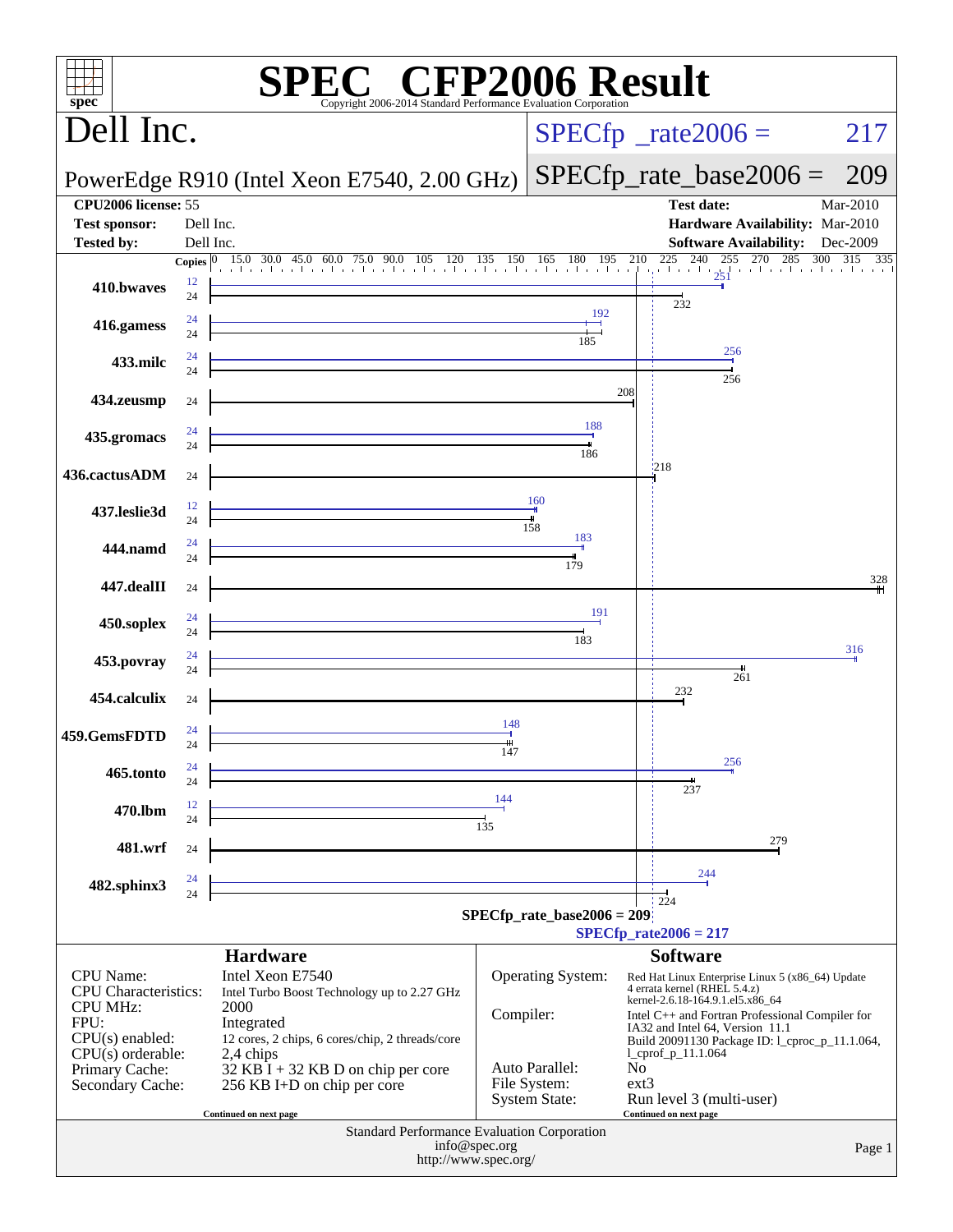

# **[SPEC CFP2006 Result](http://www.spec.org/auto/cpu2006/Docs/result-fields.html#SPECCFP2006Result)**

## Dell Inc.

#### $SPECTp_rate2006 = 217$

[Other Software:](http://www.spec.org/auto/cpu2006/Docs/result-fields.html#OtherSoftware) Binutils 2.18.50.0.7.20080502

[Base Pointers:](http://www.spec.org/auto/cpu2006/Docs/result-fields.html#BasePointers) 64-bit<br>Peak Pointers: 32/64-bit

[Peak Pointers:](http://www.spec.org/auto/cpu2006/Docs/result-fields.html#PeakPointers)

PowerEdge R910 (Intel Xeon E7540, 2.00 GHz)

[SPECfp\\_rate\\_base2006 =](http://www.spec.org/auto/cpu2006/Docs/result-fields.html#SPECfpratebase2006) 209 **[CPU2006 license:](http://www.spec.org/auto/cpu2006/Docs/result-fields.html#CPU2006license)** 55 **[Test date:](http://www.spec.org/auto/cpu2006/Docs/result-fields.html#Testdate)** Mar-2010 **[Test sponsor:](http://www.spec.org/auto/cpu2006/Docs/result-fields.html#Testsponsor)** Dell Inc. **[Hardware Availability:](http://www.spec.org/auto/cpu2006/Docs/result-fields.html#HardwareAvailability)** Mar-2010 **[Tested by:](http://www.spec.org/auto/cpu2006/Docs/result-fields.html#Testedby)** Dell Inc. **[Software Availability:](http://www.spec.org/auto/cpu2006/Docs/result-fields.html#SoftwareAvailability)** Dec-2009

| <b>Tested by:</b> | Dell Inc.                                       |
|-------------------|-------------------------------------------------|
| L3 Cache:         | 18 MB I+D on chip per chip                      |
| Other Cache:      | None                                            |
| Memory:           | 128 GB (32 x 4 GB DDR3-1066 OR RDIMM, CL7, ECC) |
| Disk Subsystem:   | 1 x 300 GB 10000 RPM SAS 6Gb                    |
| Other Hardware:   | None                                            |
|                   |                                                 |

| <b>Results Table</b> |               |                                                                                                                      |                                                               |                                     |       |                                                                                      |             |                                                                                                                                             |                |                                                 |                                                                 |                                                 |                                                                                                                                                                                                  |
|----------------------|---------------|----------------------------------------------------------------------------------------------------------------------|---------------------------------------------------------------|-------------------------------------|-------|--------------------------------------------------------------------------------------|-------------|---------------------------------------------------------------------------------------------------------------------------------------------|----------------|-------------------------------------------------|-----------------------------------------------------------------|-------------------------------------------------|--------------------------------------------------------------------------------------------------------------------------------------------------------------------------------------------------|
| <b>Base</b>          |               |                                                                                                                      |                                                               |                                     |       |                                                                                      | <b>Peak</b> |                                                                                                                                             |                |                                                 |                                                                 |                                                 |                                                                                                                                                                                                  |
|                      |               |                                                                                                                      |                                                               |                                     |       |                                                                                      |             |                                                                                                                                             |                |                                                 |                                                                 |                                                 | <b>Ratio</b>                                                                                                                                                                                     |
|                      | 1407          | 232                                                                                                                  | 1407                                                          | 232                                 | 1408  | 232                                                                                  | 12          | 650                                                                                                                                         | 251            | 649                                             | 251                                                             | 648                                             | 252                                                                                                                                                                                              |
|                      | 2445          | 192                                                                                                                  | 2542                                                          | 185                                 | 2540  |                                                                                      | 24          | 2453                                                                                                                                        | 192            | 2451                                            |                                                                 | 2550                                            | 184                                                                                                                                                                                              |
|                      | 860           |                                                                                                                      | 860                                                           |                                     | 861   |                                                                                      | 24          | 860                                                                                                                                         |                | 859                                             |                                                                 | 859                                             | 256                                                                                                                                                                                              |
|                      | 1053          | 207                                                                                                                  | 1051                                                          |                                     | 1052  |                                                                                      | 24          | 1053                                                                                                                                        | 207            | 1051                                            |                                                                 | 1052                                            | 208                                                                                                                                                                                              |
|                      | 922           |                                                                                                                      | 917                                                           | 187                                 | 923   |                                                                                      | 24          | 911                                                                                                                                         |                | 914                                             |                                                                 | 911                                             | 188                                                                                                                                                                                              |
|                      | 1316          |                                                                                                                      | 1317                                                          |                                     | 1315  |                                                                                      | 24          | 1316                                                                                                                                        |                | 1317                                            |                                                                 | 1315                                            | 218                                                                                                                                                                                              |
|                      | 1433          | 157                                                                                                                  | 1424                                                          |                                     | 1431  |                                                                                      | 12          | 709                                                                                                                                         |                | 704                                             |                                                                 | 705                                             | <b>160</b>                                                                                                                                                                                       |
|                      | 1078          |                                                                                                                      | 1081                                                          |                                     | 1075  |                                                                                      | 24          | 1051                                                                                                                                        |                | 1051                                            |                                                                 | 1054                                            | 183                                                                                                                                                                                              |
|                      | 836           |                                                                                                                      | 838                                                           |                                     | 831   |                                                                                      | 24          | 836                                                                                                                                         |                | 838                                             |                                                                 | 831                                             | 330                                                                                                                                                                                              |
|                      | 1094          |                                                                                                                      | 1093                                                          | 183                                 | 1094  | 183                                                                                  | 24          | 1046                                                                                                                                        | 191            | 1048                                            | 191                                                             | 1047                                            | <u>191</u>                                                                                                                                                                                       |
|                      | 490           | 261                                                                                                                  | 489                                                           | 261                                 | 487   | 262                                                                                  | 24          | 402                                                                                                                                         |                | 404                                             |                                                                 | 404                                             | 316                                                                                                                                                                                              |
|                      | 853           |                                                                                                                      | 852                                                           |                                     | 852   |                                                                                      | 24          | 853                                                                                                                                         |                | 852                                             |                                                                 | 852                                             | 233                                                                                                                                                                                              |
|                      | 1746          |                                                                                                                      | 1732                                                          | 147                                 | 1718  |                                                                                      | 24          | 1723                                                                                                                                        |                | 1729                                            |                                                                 | 1723                                            | <b>148</b>                                                                                                                                                                                       |
|                      | 998           |                                                                                                                      | 1000                                                          |                                     | 993   |                                                                                      | 24          | 921                                                                                                                                         | 257            | 923                                             |                                                                 | 921                                             | 256                                                                                                                                                                                              |
|                      | 2445          |                                                                                                                      | 2447                                                          | 135                                 | 2445  |                                                                                      | 12          | 1146                                                                                                                                        |                | 1146                                            |                                                                 | 1146                                            | 144                                                                                                                                                                                              |
|                      | 961           |                                                                                                                      | 960                                                           |                                     | 961   | 279                                                                                  | 24          | 961                                                                                                                                         |                | 960                                             |                                                                 | 961                                             | 279                                                                                                                                                                                              |
|                      | 2089          | 224                                                                                                                  | 2085                                                          |                                     | 2086  | 224                                                                                  | 24          | 1916                                                                                                                                        |                | 1918                                            |                                                                 | 1919                                            | 244                                                                                                                                                                                              |
|                      | <b>Copies</b> | <b>Seconds</b><br>24<br>24<br>24<br>24<br>24<br>24<br>24<br>24<br>24<br>24<br>24<br>24<br>24<br>24<br>24<br>24<br>24 | Ratio<br>186<br>179<br>328<br>183<br>232<br>237<br>135<br>279 | <b>Seconds</b><br>256<br>218<br>146 | Ratio | <b>Seconds</b><br>256<br>208<br>218<br>158<br>178<br>328<br>232<br>236<br>279<br>224 | Ratio       | <b>Copies</b><br><u>185</u><br>256<br><b>208</b><br>186<br>218<br><b>158</b><br><b>179</b><br>330<br>233<br>148<br><b>238</b><br><u>135</u> | <b>Seconds</b> | <b>Ratio</b><br>183<br>317<br>232<br>144<br>244 | <b>Seconds</b><br>256<br>188<br>218<br>159<br>328<br>148<br>279 | <b>Ratio</b><br>192<br>257<br>160<br>183<br>147 | <b>Seconds</b><br>208<br>188<br>218<br>328<br>316<br>232<br>256<br>144<br>279<br>244<br>Results appear in the order in which they were run. Bold underlined text indicates a median measurement. |

#### **[Submit Notes](http://www.spec.org/auto/cpu2006/Docs/result-fields.html#SubmitNotes)**

The config file option 'submit' was used. numactl was used to bind copies to the cores

#### **[Operating System Notes](http://www.spec.org/auto/cpu2006/Docs/result-fields.html#OperatingSystemNotes)**

'ulimit -s unlimited' was used to set the stacksize to unlimited prior to run

#### **[Platform Notes](http://www.spec.org/auto/cpu2006/Docs/result-fields.html#PlatformNotes)**

 vm.zone\_reclaim\_mode = 1 in /etc/sysctl.conf file BIOS Settings: Power Management = Maximum Performance (Default = Active Power Controller)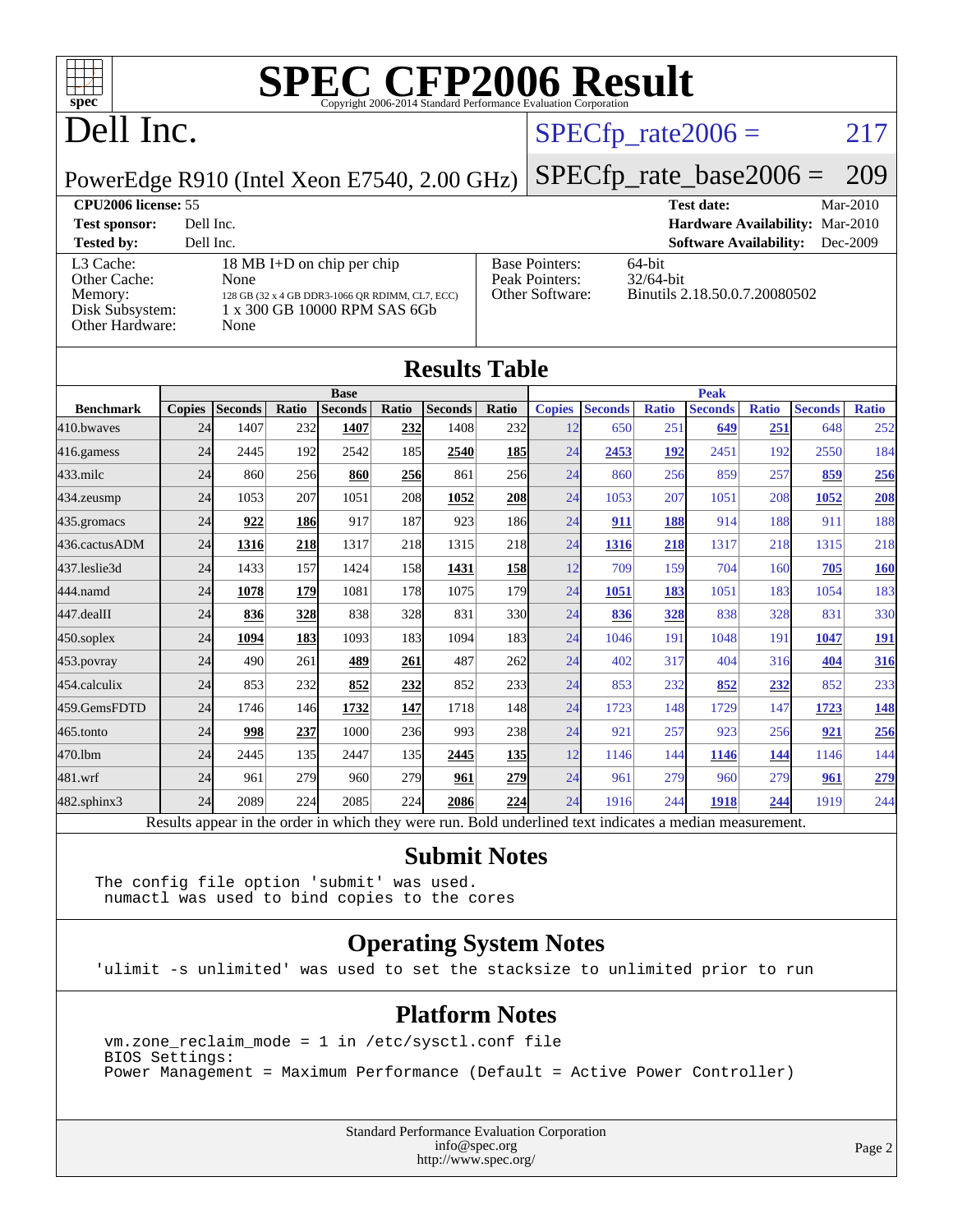

## Dell Inc.

 $SPECTp_rate2006 = 217$ 

PowerEdge R910 (Intel Xeon E7540, 2.00 GHz) [SPECfp\\_rate\\_base2006 =](http://www.spec.org/auto/cpu2006/Docs/result-fields.html#SPECfpratebase2006) 209

**[Tested by:](http://www.spec.org/auto/cpu2006/Docs/result-fields.html#Testedby)** Dell Inc. **[Software Availability:](http://www.spec.org/auto/cpu2006/Docs/result-fields.html#SoftwareAvailability)** Dec-2009

**[CPU2006 license:](http://www.spec.org/auto/cpu2006/Docs/result-fields.html#CPU2006license)** 55 **[Test date:](http://www.spec.org/auto/cpu2006/Docs/result-fields.html#Testdate)** Mar-2010 **[Test sponsor:](http://www.spec.org/auto/cpu2006/Docs/result-fields.html#Testsponsor)** Dell Inc. **[Hardware Availability:](http://www.spec.org/auto/cpu2006/Docs/result-fields.html#HardwareAvailability)** Mar-2010

#### **[General Notes](http://www.spec.org/auto/cpu2006/Docs/result-fields.html#GeneralNotes)**

The Dell PowerEdge R910 and

 the Bull NovaScale R480 F2 models are electronically equivalent. The results have been measured on a Dell PowerEdge R910 model.

#### **[Base Compiler Invocation](http://www.spec.org/auto/cpu2006/Docs/result-fields.html#BaseCompilerInvocation)**

[C benchmarks](http://www.spec.org/auto/cpu2006/Docs/result-fields.html#Cbenchmarks):  $-m64$ 

[C++ benchmarks:](http://www.spec.org/auto/cpu2006/Docs/result-fields.html#CXXbenchmarks) [icpc -m64](http://www.spec.org/cpu2006/results/res2010q3/cpu2006-20100621-11920.flags.html#user_CXXbase_intel_icpc_64bit_bedb90c1146cab66620883ef4f41a67e)

[Fortran benchmarks](http://www.spec.org/auto/cpu2006/Docs/result-fields.html#Fortranbenchmarks): [ifort -m64](http://www.spec.org/cpu2006/results/res2010q3/cpu2006-20100621-11920.flags.html#user_FCbase_intel_ifort_64bit_ee9d0fb25645d0210d97eb0527dcc06e)

[Benchmarks using both Fortran and C](http://www.spec.org/auto/cpu2006/Docs/result-fields.html#BenchmarksusingbothFortranandC): [icc -m64](http://www.spec.org/cpu2006/results/res2010q3/cpu2006-20100621-11920.flags.html#user_CC_FCbase_intel_icc_64bit_0b7121f5ab7cfabee23d88897260401c) [ifort -m64](http://www.spec.org/cpu2006/results/res2010q3/cpu2006-20100621-11920.flags.html#user_CC_FCbase_intel_ifort_64bit_ee9d0fb25645d0210d97eb0527dcc06e)

### **[Base Portability Flags](http://www.spec.org/auto/cpu2006/Docs/result-fields.html#BasePortabilityFlags)**

| 410.bwaves: -DSPEC CPU LP64<br>416.gamess: -DSPEC_CPU_LP64<br>433.milc: -DSPEC CPU LP64<br>434.zeusmp: -DSPEC_CPU_LP64<br>435.gromacs: -DSPEC_CPU_LP64 -nofor_main<br>436.cactusADM: -DSPEC CPU LP64 -nofor main<br>437.leslie3d: -DSPEC_CPU LP64 |                                                                |
|---------------------------------------------------------------------------------------------------------------------------------------------------------------------------------------------------------------------------------------------------|----------------------------------------------------------------|
| 444.namd: -DSPEC CPU LP64<br>447.dealII: -DSPEC_CPU LP64                                                                                                                                                                                          |                                                                |
| 450.soplex: -DSPEC_CPU_LP64<br>453.povray: -DSPEC_CPU_LP64                                                                                                                                                                                        |                                                                |
| 454.calculix: - DSPEC CPU LP64 - nofor main<br>459.GemsFDTD: -DSPEC_CPU LP64                                                                                                                                                                      |                                                                |
| 465.tonto: - DSPEC_CPU LP64<br>470.1bm: - DSPEC CPU LP64<br>482.sphinx3: -DSPEC_CPU_LP64                                                                                                                                                          | 481.wrf: -DSPEC CPU_LP64 -DSPEC_CPU_CASE_FLAG -DSPEC_CPU_LINUX |

### **[Base Optimization Flags](http://www.spec.org/auto/cpu2006/Docs/result-fields.html#BaseOptimizationFlags)**

[C benchmarks](http://www.spec.org/auto/cpu2006/Docs/result-fields.html#Cbenchmarks): [-xSSE4.2](http://www.spec.org/cpu2006/results/res2010q3/cpu2006-20100621-11920.flags.html#user_CCbase_f-xSSE42_f91528193cf0b216347adb8b939d4107) [-ipo](http://www.spec.org/cpu2006/results/res2010q3/cpu2006-20100621-11920.flags.html#user_CCbase_f-ipo) [-O3](http://www.spec.org/cpu2006/results/res2010q3/cpu2006-20100621-11920.flags.html#user_CCbase_f-O3) [-no-prec-div](http://www.spec.org/cpu2006/results/res2010q3/cpu2006-20100621-11920.flags.html#user_CCbase_f-no-prec-div) [-static](http://www.spec.org/cpu2006/results/res2010q3/cpu2006-20100621-11920.flags.html#user_CCbase_f-static)

[C++ benchmarks:](http://www.spec.org/auto/cpu2006/Docs/result-fields.html#CXXbenchmarks) [-xSSE4.2](http://www.spec.org/cpu2006/results/res2010q3/cpu2006-20100621-11920.flags.html#user_CXXbase_f-xSSE42_f91528193cf0b216347adb8b939d4107) [-ipo](http://www.spec.org/cpu2006/results/res2010q3/cpu2006-20100621-11920.flags.html#user_CXXbase_f-ipo) [-O3](http://www.spec.org/cpu2006/results/res2010q3/cpu2006-20100621-11920.flags.html#user_CXXbase_f-O3) [-no-prec-div](http://www.spec.org/cpu2006/results/res2010q3/cpu2006-20100621-11920.flags.html#user_CXXbase_f-no-prec-div) [-static](http://www.spec.org/cpu2006/results/res2010q3/cpu2006-20100621-11920.flags.html#user_CXXbase_f-static)

Continued on next page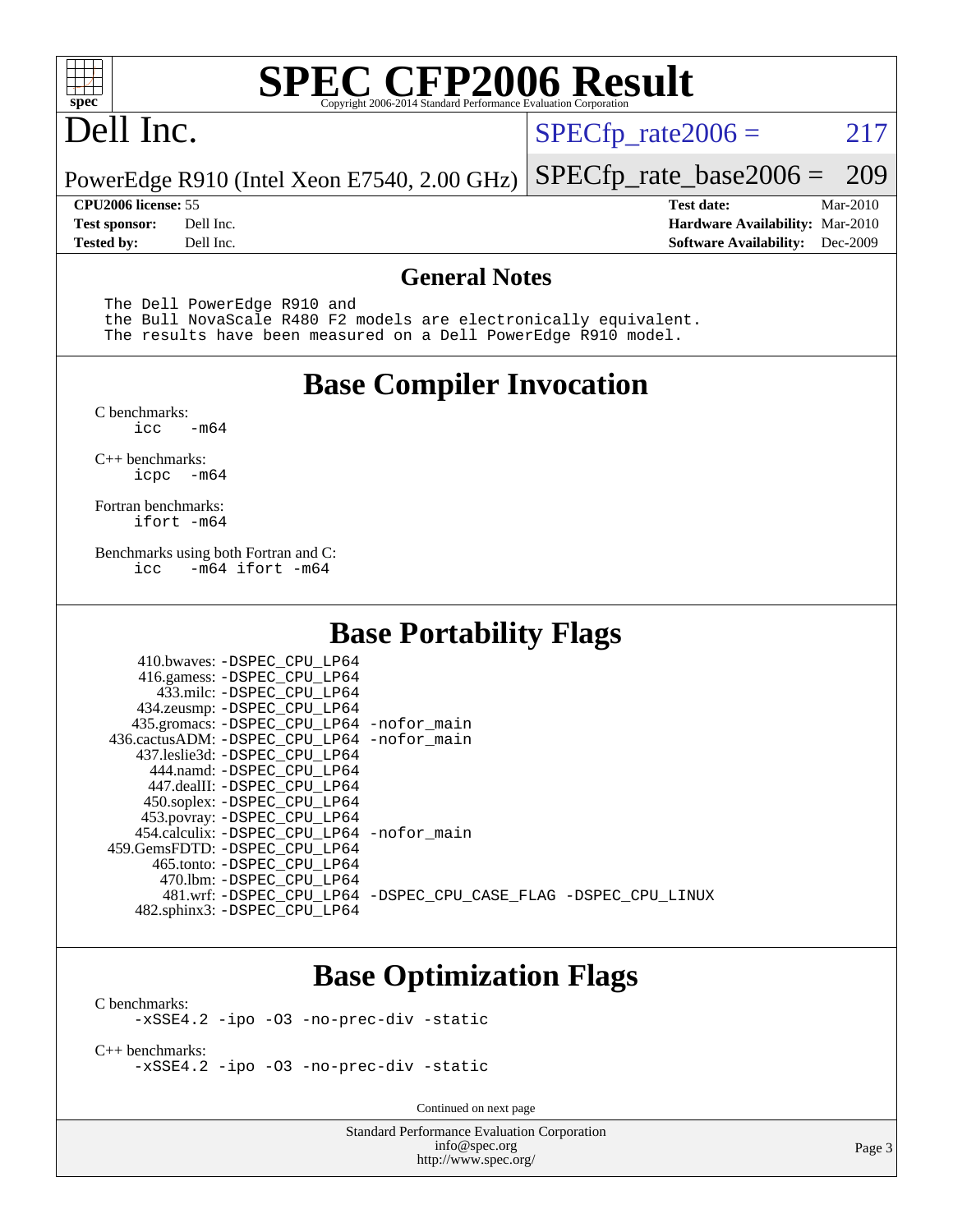

## Dell Inc.

 $SPECTp_rate2006 = 217$ 

PowerEdge R910 (Intel Xeon E7540, 2.00 GHz) [SPECfp\\_rate\\_base2006 =](http://www.spec.org/auto/cpu2006/Docs/result-fields.html#SPECfpratebase2006) 209

**[CPU2006 license:](http://www.spec.org/auto/cpu2006/Docs/result-fields.html#CPU2006license)** 55 **[Test date:](http://www.spec.org/auto/cpu2006/Docs/result-fields.html#Testdate)** Mar-2010 **[Test sponsor:](http://www.spec.org/auto/cpu2006/Docs/result-fields.html#Testsponsor)** Dell Inc. **[Hardware Availability:](http://www.spec.org/auto/cpu2006/Docs/result-fields.html#HardwareAvailability)** Mar-2010 **[Tested by:](http://www.spec.org/auto/cpu2006/Docs/result-fields.html#Testedby)** Dell Inc. **[Software Availability:](http://www.spec.org/auto/cpu2006/Docs/result-fields.html#SoftwareAvailability)** Dec-2009

### **[Base Optimization Flags \(Continued\)](http://www.spec.org/auto/cpu2006/Docs/result-fields.html#BaseOptimizationFlags)**

[Fortran benchmarks](http://www.spec.org/auto/cpu2006/Docs/result-fields.html#Fortranbenchmarks): [-xSSE4.2](http://www.spec.org/cpu2006/results/res2010q3/cpu2006-20100621-11920.flags.html#user_FCbase_f-xSSE42_f91528193cf0b216347adb8b939d4107) [-ipo](http://www.spec.org/cpu2006/results/res2010q3/cpu2006-20100621-11920.flags.html#user_FCbase_f-ipo) [-O3](http://www.spec.org/cpu2006/results/res2010q3/cpu2006-20100621-11920.flags.html#user_FCbase_f-O3) [-no-prec-div](http://www.spec.org/cpu2006/results/res2010q3/cpu2006-20100621-11920.flags.html#user_FCbase_f-no-prec-div) [-static](http://www.spec.org/cpu2006/results/res2010q3/cpu2006-20100621-11920.flags.html#user_FCbase_f-static)

[Benchmarks using both Fortran and C](http://www.spec.org/auto/cpu2006/Docs/result-fields.html#BenchmarksusingbothFortranandC): [-xSSE4.2](http://www.spec.org/cpu2006/results/res2010q3/cpu2006-20100621-11920.flags.html#user_CC_FCbase_f-xSSE42_f91528193cf0b216347adb8b939d4107) [-ipo](http://www.spec.org/cpu2006/results/res2010q3/cpu2006-20100621-11920.flags.html#user_CC_FCbase_f-ipo) [-O3](http://www.spec.org/cpu2006/results/res2010q3/cpu2006-20100621-11920.flags.html#user_CC_FCbase_f-O3) [-no-prec-div](http://www.spec.org/cpu2006/results/res2010q3/cpu2006-20100621-11920.flags.html#user_CC_FCbase_f-no-prec-div) [-static](http://www.spec.org/cpu2006/results/res2010q3/cpu2006-20100621-11920.flags.html#user_CC_FCbase_f-static)

**[Peak Compiler Invocation](http://www.spec.org/auto/cpu2006/Docs/result-fields.html#PeakCompilerInvocation)**

[C benchmarks \(except as noted below\)](http://www.spec.org/auto/cpu2006/Docs/result-fields.html#Cbenchmarksexceptasnotedbelow):  $\text{icc}$  -m64

482.sphinx3: [icc -m32](http://www.spec.org/cpu2006/results/res2010q3/cpu2006-20100621-11920.flags.html#user_peakCCLD482_sphinx3_intel_icc_32bit_a6a621f8d50482236b970c6ac5f55f93)

[C++ benchmarks \(except as noted below\):](http://www.spec.org/auto/cpu2006/Docs/result-fields.html#CXXbenchmarksexceptasnotedbelow) [icpc -m64](http://www.spec.org/cpu2006/results/res2010q3/cpu2006-20100621-11920.flags.html#user_CXXpeak_intel_icpc_64bit_bedb90c1146cab66620883ef4f41a67e)

450.soplex: [icpc -m32](http://www.spec.org/cpu2006/results/res2010q3/cpu2006-20100621-11920.flags.html#user_peakCXXLD450_soplex_intel_icpc_32bit_4e5a5ef1a53fd332b3c49e69c3330699)

[Fortran benchmarks](http://www.spec.org/auto/cpu2006/Docs/result-fields.html#Fortranbenchmarks): [ifort -m64](http://www.spec.org/cpu2006/results/res2010q3/cpu2006-20100621-11920.flags.html#user_FCpeak_intel_ifort_64bit_ee9d0fb25645d0210d97eb0527dcc06e)

[Benchmarks using both Fortran and C](http://www.spec.org/auto/cpu2006/Docs/result-fields.html#BenchmarksusingbothFortranandC): [icc -m64](http://www.spec.org/cpu2006/results/res2010q3/cpu2006-20100621-11920.flags.html#user_CC_FCpeak_intel_icc_64bit_0b7121f5ab7cfabee23d88897260401c) [ifort -m64](http://www.spec.org/cpu2006/results/res2010q3/cpu2006-20100621-11920.flags.html#user_CC_FCpeak_intel_ifort_64bit_ee9d0fb25645d0210d97eb0527dcc06e)

#### **[Peak Portability Flags](http://www.spec.org/auto/cpu2006/Docs/result-fields.html#PeakPortabilityFlags)**

| 410.bwaves: -DSPEC_CPU_LP64                |                                                                |
|--------------------------------------------|----------------------------------------------------------------|
| 416.gamess: -DSPEC_CPU_LP64                |                                                                |
| 433.milc: -DSPEC CPU LP64                  |                                                                |
| 434.zeusmp: -DSPEC_CPU_LP64                |                                                                |
| 435.gromacs: -DSPEC_CPU_LP64 -nofor_main   |                                                                |
| 436.cactusADM: -DSPEC CPU LP64 -nofor main |                                                                |
| 437.leslie3d: -DSPEC CPU LP64              |                                                                |
| 444.namd: -DSPEC CPU LP64                  |                                                                |
| 447.dealII: -DSPEC CPU LP64                |                                                                |
| 453.povray: -DSPEC_CPU_LP64                |                                                                |
| 454.calculix: -DSPEC CPU LP64 -nofor main  |                                                                |
| 459.GemsFDTD: -DSPEC CPU LP64              |                                                                |
| 465.tonto: -DSPEC CPU LP64                 |                                                                |
| 470.1bm: -DSPEC CPU LP64                   |                                                                |
|                                            | 481.wrf: -DSPEC_CPU_LP64 -DSPEC_CPU_CASE_FLAG -DSPEC_CPU_LINUX |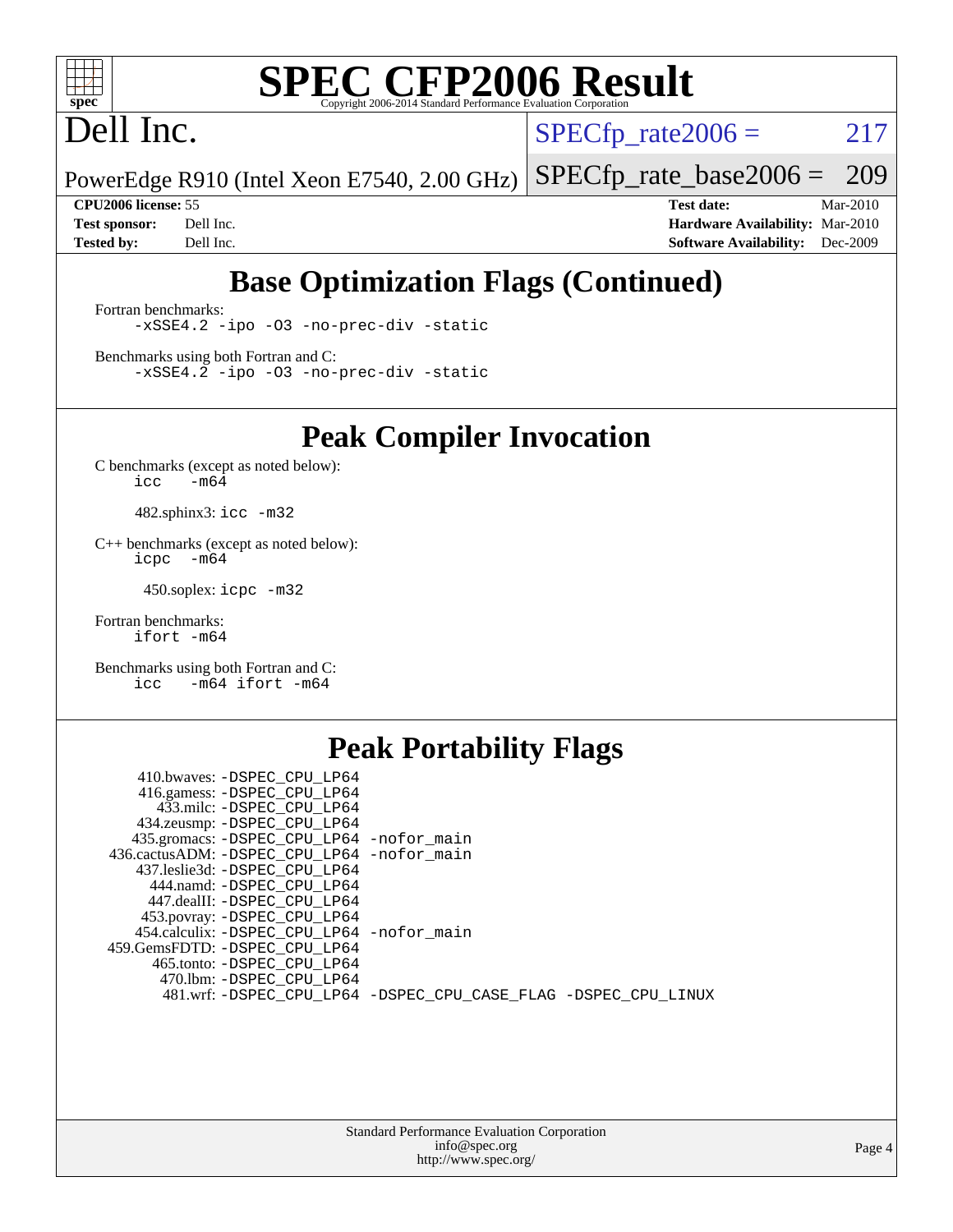

## Dell Inc.

 $SPECTp\_rate2006 = 217$ 

PowerEdge R910 (Intel Xeon E7540, 2.00 GHz) [SPECfp\\_rate\\_base2006 =](http://www.spec.org/auto/cpu2006/Docs/result-fields.html#SPECfpratebase2006) 209

**[CPU2006 license:](http://www.spec.org/auto/cpu2006/Docs/result-fields.html#CPU2006license)** 55 **[Test date:](http://www.spec.org/auto/cpu2006/Docs/result-fields.html#Testdate)** Mar-2010 **[Test sponsor:](http://www.spec.org/auto/cpu2006/Docs/result-fields.html#Testsponsor)** Dell Inc. **[Hardware Availability:](http://www.spec.org/auto/cpu2006/Docs/result-fields.html#HardwareAvailability)** Mar-2010 **[Tested by:](http://www.spec.org/auto/cpu2006/Docs/result-fields.html#Testedby)** Dell Inc. **[Software Availability:](http://www.spec.org/auto/cpu2006/Docs/result-fields.html#SoftwareAvailability)** Dec-2009

### **[Peak Optimization Flags](http://www.spec.org/auto/cpu2006/Docs/result-fields.html#PeakOptimizationFlags)**

#### [C benchmarks](http://www.spec.org/auto/cpu2006/Docs/result-fields.html#Cbenchmarks):

 433.milc: [-xSSE4.2](http://www.spec.org/cpu2006/results/res2010q3/cpu2006-20100621-11920.flags.html#user_peakPASS2_CFLAGSPASS2_LDFLAGS433_milc_f-xSSE42_f91528193cf0b216347adb8b939d4107)(pass 2) [-prof-gen](http://www.spec.org/cpu2006/results/res2010q3/cpu2006-20100621-11920.flags.html#user_peakPASS1_CFLAGSPASS1_LDFLAGS433_milc_prof_gen_e43856698f6ca7b7e442dfd80e94a8fc)(pass 1) [-ipo](http://www.spec.org/cpu2006/results/res2010q3/cpu2006-20100621-11920.flags.html#user_peakPASS2_CFLAGSPASS2_LDFLAGS433_milc_f-ipo)(pass 2) [-O3](http://www.spec.org/cpu2006/results/res2010q3/cpu2006-20100621-11920.flags.html#user_peakPASS2_CFLAGSPASS2_LDFLAGS433_milc_f-O3)(pass 2) [-no-prec-div](http://www.spec.org/cpu2006/results/res2010q3/cpu2006-20100621-11920.flags.html#user_peakPASS2_CFLAGSPASS2_LDFLAGS433_milc_f-no-prec-div)(pass 2) [-static](http://www.spec.org/cpu2006/results/res2010q3/cpu2006-20100621-11920.flags.html#user_peakPASS2_CFLAGSPASS2_LDFLAGS433_milc_f-static)(pass 2) [-prof-use](http://www.spec.org/cpu2006/results/res2010q3/cpu2006-20100621-11920.flags.html#user_peakPASS2_CFLAGSPASS2_LDFLAGS433_milc_prof_use_bccf7792157ff70d64e32fe3e1250b55)(pass 2) [-fno-alias](http://www.spec.org/cpu2006/results/res2010q3/cpu2006-20100621-11920.flags.html#user_peakOPTIMIZE433_milc_f-no-alias_694e77f6c5a51e658e82ccff53a9e63a) [-opt-prefetch](http://www.spec.org/cpu2006/results/res2010q3/cpu2006-20100621-11920.flags.html#user_peakOPTIMIZE433_milc_f-opt-prefetch) 470.1bm:  $-xSSE4$ . 2(pass 2)  $-prof-gen(pass 1) -ipo(pass 2) -O3(pass 2)$  $-prof-gen(pass 1) -ipo(pass 2) -O3(pass 2)$  $-prof-gen(pass 1) -ipo(pass 2) -O3(pass 2)$  $-prof-gen(pass 1) -ipo(pass 2) -O3(pass 2)$  $-prof-gen(pass 1) -ipo(pass 2) -O3(pass 2)$  $-prof-gen(pass 1) -ipo(pass 2) -O3(pass 2)$ [-no-prec-div](http://www.spec.org/cpu2006/results/res2010q3/cpu2006-20100621-11920.flags.html#user_peakPASS2_CFLAGSPASS2_LDFLAGS470_lbm_f-no-prec-div)(pass 2) [-static](http://www.spec.org/cpu2006/results/res2010q3/cpu2006-20100621-11920.flags.html#user_peakPASS2_CFLAGSPASS2_LDFLAGS470_lbm_f-static)(pass 2) [-prof-use](http://www.spec.org/cpu2006/results/res2010q3/cpu2006-20100621-11920.flags.html#user_peakPASS2_CFLAGSPASS2_LDFLAGS470_lbm_prof_use_bccf7792157ff70d64e32fe3e1250b55)(pass 2) [-opt-malloc-options=3](http://www.spec.org/cpu2006/results/res2010q3/cpu2006-20100621-11920.flags.html#user_peakOPTIMIZE470_lbm_f-opt-malloc-options_13ab9b803cf986b4ee62f0a5998c2238) [-ansi-alias](http://www.spec.org/cpu2006/results/res2010q3/cpu2006-20100621-11920.flags.html#user_peakOPTIMIZE470_lbm_f-ansi-alias) [-auto-ilp32](http://www.spec.org/cpu2006/results/res2010q3/cpu2006-20100621-11920.flags.html#user_peakCOPTIMIZE470_lbm_f-auto-ilp32) 482.sphinx3: [-xSSE4.2](http://www.spec.org/cpu2006/results/res2010q3/cpu2006-20100621-11920.flags.html#user_peakOPTIMIZE482_sphinx3_f-xSSE42_f91528193cf0b216347adb8b939d4107) [-ipo](http://www.spec.org/cpu2006/results/res2010q3/cpu2006-20100621-11920.flags.html#user_peakOPTIMIZE482_sphinx3_f-ipo) [-O3](http://www.spec.org/cpu2006/results/res2010q3/cpu2006-20100621-11920.flags.html#user_peakOPTIMIZE482_sphinx3_f-O3) [-no-prec-div](http://www.spec.org/cpu2006/results/res2010q3/cpu2006-20100621-11920.flags.html#user_peakOPTIMIZE482_sphinx3_f-no-prec-div) [-static](http://www.spec.org/cpu2006/results/res2010q3/cpu2006-20100621-11920.flags.html#user_peakOPTIMIZE482_sphinx3_f-static) [-unroll2](http://www.spec.org/cpu2006/results/res2010q3/cpu2006-20100621-11920.flags.html#user_peakCOPTIMIZE482_sphinx3_f-unroll_784dae83bebfb236979b41d2422d7ec2) [C++ benchmarks:](http://www.spec.org/auto/cpu2006/Docs/result-fields.html#CXXbenchmarks) 444.namd: [-xSSE4.2](http://www.spec.org/cpu2006/results/res2010q3/cpu2006-20100621-11920.flags.html#user_peakPASS2_CXXFLAGSPASS2_LDFLAGS444_namd_f-xSSE42_f91528193cf0b216347adb8b939d4107)(pass 2) [-prof-gen](http://www.spec.org/cpu2006/results/res2010q3/cpu2006-20100621-11920.flags.html#user_peakPASS1_CXXFLAGSPASS1_LDFLAGS444_namd_prof_gen_e43856698f6ca7b7e442dfd80e94a8fc)(pass 1) [-ipo](http://www.spec.org/cpu2006/results/res2010q3/cpu2006-20100621-11920.flags.html#user_peakPASS2_CXXFLAGSPASS2_LDFLAGS444_namd_f-ipo)(pass 2) [-O3](http://www.spec.org/cpu2006/results/res2010q3/cpu2006-20100621-11920.flags.html#user_peakPASS2_CXXFLAGSPASS2_LDFLAGS444_namd_f-O3)(pass 2) [-no-prec-div](http://www.spec.org/cpu2006/results/res2010q3/cpu2006-20100621-11920.flags.html#user_peakPASS2_CXXFLAGSPASS2_LDFLAGS444_namd_f-no-prec-div)(pass 2) [-static](http://www.spec.org/cpu2006/results/res2010q3/cpu2006-20100621-11920.flags.html#user_peakPASS2_CXXFLAGSPASS2_LDFLAGS444_namd_f-static)(pass 2) [-prof-use](http://www.spec.org/cpu2006/results/res2010q3/cpu2006-20100621-11920.flags.html#user_peakPASS2_CXXFLAGSPASS2_LDFLAGS444_namd_prof_use_bccf7792157ff70d64e32fe3e1250b55)(pass 2) [-fno-alias](http://www.spec.org/cpu2006/results/res2010q3/cpu2006-20100621-11920.flags.html#user_peakCXXOPTIMIZE444_namd_f-no-alias_694e77f6c5a51e658e82ccff53a9e63a) [-auto-ilp32](http://www.spec.org/cpu2006/results/res2010q3/cpu2006-20100621-11920.flags.html#user_peakCXXOPTIMIZE444_namd_f-auto-ilp32) 447.dealII: basepeak = yes 450.soplex: [-xSSE4.2](http://www.spec.org/cpu2006/results/res2010q3/cpu2006-20100621-11920.flags.html#user_peakPASS2_CXXFLAGSPASS2_LDFLAGS450_soplex_f-xSSE42_f91528193cf0b216347adb8b939d4107)(pass 2) [-prof-gen](http://www.spec.org/cpu2006/results/res2010q3/cpu2006-20100621-11920.flags.html#user_peakPASS1_CXXFLAGSPASS1_LDFLAGS450_soplex_prof_gen_e43856698f6ca7b7e442dfd80e94a8fc)(pass 1) [-ipo](http://www.spec.org/cpu2006/results/res2010q3/cpu2006-20100621-11920.flags.html#user_peakPASS2_CXXFLAGSPASS2_LDFLAGS450_soplex_f-ipo)(pass 2) [-O3](http://www.spec.org/cpu2006/results/res2010q3/cpu2006-20100621-11920.flags.html#user_peakPASS2_CXXFLAGSPASS2_LDFLAGS450_soplex_f-O3)(pass 2) [-no-prec-div](http://www.spec.org/cpu2006/results/res2010q3/cpu2006-20100621-11920.flags.html#user_peakPASS2_CXXFLAGSPASS2_LDFLAGS450_soplex_f-no-prec-div)(pass 2) [-static](http://www.spec.org/cpu2006/results/res2010q3/cpu2006-20100621-11920.flags.html#user_peakPASS2_CXXFLAGSPASS2_LDFLAGS450_soplex_f-static)(pass 2) [-prof-use](http://www.spec.org/cpu2006/results/res2010q3/cpu2006-20100621-11920.flags.html#user_peakPASS2_CXXFLAGSPASS2_LDFLAGS450_soplex_prof_use_bccf7792157ff70d64e32fe3e1250b55)(pass 2) [-opt-malloc-options=3](http://www.spec.org/cpu2006/results/res2010q3/cpu2006-20100621-11920.flags.html#user_peakOPTIMIZE450_soplex_f-opt-malloc-options_13ab9b803cf986b4ee62f0a5998c2238) 453.povray: [-xSSE4.2](http://www.spec.org/cpu2006/results/res2010q3/cpu2006-20100621-11920.flags.html#user_peakPASS2_CXXFLAGSPASS2_LDFLAGS453_povray_f-xSSE42_f91528193cf0b216347adb8b939d4107)(pass 2) [-prof-gen](http://www.spec.org/cpu2006/results/res2010q3/cpu2006-20100621-11920.flags.html#user_peakPASS1_CXXFLAGSPASS1_LDFLAGS453_povray_prof_gen_e43856698f6ca7b7e442dfd80e94a8fc)(pass 1) [-ipo](http://www.spec.org/cpu2006/results/res2010q3/cpu2006-20100621-11920.flags.html#user_peakPASS2_CXXFLAGSPASS2_LDFLAGS453_povray_f-ipo)(pass 2) [-O3](http://www.spec.org/cpu2006/results/res2010q3/cpu2006-20100621-11920.flags.html#user_peakPASS2_CXXFLAGSPASS2_LDFLAGS453_povray_f-O3)(pass 2) [-no-prec-div](http://www.spec.org/cpu2006/results/res2010q3/cpu2006-20100621-11920.flags.html#user_peakPASS2_CXXFLAGSPASS2_LDFLAGS453_povray_f-no-prec-div)(pass 2) [-static](http://www.spec.org/cpu2006/results/res2010q3/cpu2006-20100621-11920.flags.html#user_peakPASS2_CXXFLAGSPASS2_LDFLAGS453_povray_f-static)(pass 2) [-prof-use](http://www.spec.org/cpu2006/results/res2010q3/cpu2006-20100621-11920.flags.html#user_peakPASS2_CXXFLAGSPASS2_LDFLAGS453_povray_prof_use_bccf7792157ff70d64e32fe3e1250b55)(pass 2) [-unroll4](http://www.spec.org/cpu2006/results/res2010q3/cpu2006-20100621-11920.flags.html#user_peakCXXOPTIMIZE453_povray_f-unroll_4e5e4ed65b7fd20bdcd365bec371b81f) [-ansi-alias](http://www.spec.org/cpu2006/results/res2010q3/cpu2006-20100621-11920.flags.html#user_peakCXXOPTIMIZE453_povray_f-ansi-alias) [Fortran benchmarks](http://www.spec.org/auto/cpu2006/Docs/result-fields.html#Fortranbenchmarks): 410.bwaves: [-xSSE4.2](http://www.spec.org/cpu2006/results/res2010q3/cpu2006-20100621-11920.flags.html#user_peakOPTIMIZE410_bwaves_f-xSSE42_f91528193cf0b216347adb8b939d4107) [-ipo](http://www.spec.org/cpu2006/results/res2010q3/cpu2006-20100621-11920.flags.html#user_peakOPTIMIZE410_bwaves_f-ipo) [-O3](http://www.spec.org/cpu2006/results/res2010q3/cpu2006-20100621-11920.flags.html#user_peakOPTIMIZE410_bwaves_f-O3) [-no-prec-div](http://www.spec.org/cpu2006/results/res2010q3/cpu2006-20100621-11920.flags.html#user_peakOPTIMIZE410_bwaves_f-no-prec-div) [-static](http://www.spec.org/cpu2006/results/res2010q3/cpu2006-20100621-11920.flags.html#user_peakOPTIMIZE410_bwaves_f-static) [-opt-prefetch](http://www.spec.org/cpu2006/results/res2010q3/cpu2006-20100621-11920.flags.html#user_peakOPTIMIZE410_bwaves_f-opt-prefetch)  $416$ .gamess:  $-xSSE4$ .  $2(pass 2)$  -prof-qen(pass 1) [-ipo](http://www.spec.org/cpu2006/results/res2010q3/cpu2006-20100621-11920.flags.html#user_peakPASS2_FFLAGSPASS2_LDFLAGS416_gamess_f-ipo)(pass 2) -03(pass 2) [-no-prec-div](http://www.spec.org/cpu2006/results/res2010q3/cpu2006-20100621-11920.flags.html#user_peakPASS2_FFLAGSPASS2_LDFLAGS416_gamess_f-no-prec-div)(pass 2) [-static](http://www.spec.org/cpu2006/results/res2010q3/cpu2006-20100621-11920.flags.html#user_peakPASS2_FFLAGSPASS2_LDFLAGS416_gamess_f-static)(pass 2) [-prof-use](http://www.spec.org/cpu2006/results/res2010q3/cpu2006-20100621-11920.flags.html#user_peakPASS2_FFLAGSPASS2_LDFLAGS416_gamess_prof_use_bccf7792157ff70d64e32fe3e1250b55)(pass 2) [-unroll2](http://www.spec.org/cpu2006/results/res2010q3/cpu2006-20100621-11920.flags.html#user_peakOPTIMIZE416_gamess_f-unroll_784dae83bebfb236979b41d2422d7ec2) [-Ob0](http://www.spec.org/cpu2006/results/res2010q3/cpu2006-20100621-11920.flags.html#user_peakOPTIMIZE416_gamess_f-Ob_n_fbe6f6428adb7d4b74b1e99bb2444c2d) [-ansi-alias](http://www.spec.org/cpu2006/results/res2010q3/cpu2006-20100621-11920.flags.html#user_peakOPTIMIZE416_gamess_f-ansi-alias) [-scalar-rep-](http://www.spec.org/cpu2006/results/res2010q3/cpu2006-20100621-11920.flags.html#user_peakOPTIMIZE416_gamess_f-disablescalarrep_abbcad04450fb118e4809c81d83c8a1d) 434.zeusmp: basepeak = yes 437.leslie3d: [-xSSE4.2](http://www.spec.org/cpu2006/results/res2010q3/cpu2006-20100621-11920.flags.html#user_peakOPTIMIZE437_leslie3d_f-xSSE42_f91528193cf0b216347adb8b939d4107) [-ipo](http://www.spec.org/cpu2006/results/res2010q3/cpu2006-20100621-11920.flags.html#user_peakOPTIMIZE437_leslie3d_f-ipo) [-O3](http://www.spec.org/cpu2006/results/res2010q3/cpu2006-20100621-11920.flags.html#user_peakOPTIMIZE437_leslie3d_f-O3) [-no-prec-div](http://www.spec.org/cpu2006/results/res2010q3/cpu2006-20100621-11920.flags.html#user_peakOPTIMIZE437_leslie3d_f-no-prec-div) [-static](http://www.spec.org/cpu2006/results/res2010q3/cpu2006-20100621-11920.flags.html#user_peakOPTIMIZE437_leslie3d_f-static) 459.GemsFDTD: [-xSSE4.2](http://www.spec.org/cpu2006/results/res2010q3/cpu2006-20100621-11920.flags.html#user_peakPASS2_FFLAGSPASS2_LDFLAGS459_GemsFDTD_f-xSSE42_f91528193cf0b216347adb8b939d4107)(pass 2) [-prof-gen](http://www.spec.org/cpu2006/results/res2010q3/cpu2006-20100621-11920.flags.html#user_peakPASS1_FFLAGSPASS1_LDFLAGS459_GemsFDTD_prof_gen_e43856698f6ca7b7e442dfd80e94a8fc)(pass 1) [-ipo](http://www.spec.org/cpu2006/results/res2010q3/cpu2006-20100621-11920.flags.html#user_peakPASS2_FFLAGSPASS2_LDFLAGS459_GemsFDTD_f-ipo)(pass 2) [-O3](http://www.spec.org/cpu2006/results/res2010q3/cpu2006-20100621-11920.flags.html#user_peakPASS2_FFLAGSPASS2_LDFLAGS459_GemsFDTD_f-O3)(pass 2) [-no-prec-div](http://www.spec.org/cpu2006/results/res2010q3/cpu2006-20100621-11920.flags.html#user_peakPASS2_FFLAGSPASS2_LDFLAGS459_GemsFDTD_f-no-prec-div)(pass 2) [-static](http://www.spec.org/cpu2006/results/res2010q3/cpu2006-20100621-11920.flags.html#user_peakPASS2_FFLAGSPASS2_LDFLAGS459_GemsFDTD_f-static)(pass 2) [-prof-use](http://www.spec.org/cpu2006/results/res2010q3/cpu2006-20100621-11920.flags.html#user_peakPASS2_FFLAGSPASS2_LDFLAGS459_GemsFDTD_prof_use_bccf7792157ff70d64e32fe3e1250b55)(pass 2) [-unroll2](http://www.spec.org/cpu2006/results/res2010q3/cpu2006-20100621-11920.flags.html#user_peakOPTIMIZE459_GemsFDTD_f-unroll_784dae83bebfb236979b41d2422d7ec2) [-Ob0](http://www.spec.org/cpu2006/results/res2010q3/cpu2006-20100621-11920.flags.html#user_peakOPTIMIZE459_GemsFDTD_f-Ob_n_fbe6f6428adb7d4b74b1e99bb2444c2d)  $465$ .tonto:  $-xSSE4$ .  $2(pass 2)$  [-prof-gen](http://www.spec.org/cpu2006/results/res2010q3/cpu2006-20100621-11920.flags.html#user_peakPASS1_FFLAGSPASS1_LDFLAGS465_tonto_prof_gen_e43856698f6ca7b7e442dfd80e94a8fc)(pass 1) [-ipo](http://www.spec.org/cpu2006/results/res2010q3/cpu2006-20100621-11920.flags.html#user_peakPASS2_FFLAGSPASS2_LDFLAGS465_tonto_f-ipo)(pass 2) [-O3](http://www.spec.org/cpu2006/results/res2010q3/cpu2006-20100621-11920.flags.html#user_peakPASS2_FFLAGSPASS2_LDFLAGS465_tonto_f-O3)(pass 2) [-no-prec-div](http://www.spec.org/cpu2006/results/res2010q3/cpu2006-20100621-11920.flags.html#user_peakPASS2_FFLAGSPASS2_LDFLAGS465_tonto_f-no-prec-div)(pass 2) [-static](http://www.spec.org/cpu2006/results/res2010q3/cpu2006-20100621-11920.flags.html#user_peakPASS2_FFLAGSPASS2_LDFLAGS465_tonto_f-static)(pass 2) [-prof-use](http://www.spec.org/cpu2006/results/res2010q3/cpu2006-20100621-11920.flags.html#user_peakPASS2_FFLAGSPASS2_LDFLAGS465_tonto_prof_use_bccf7792157ff70d64e32fe3e1250b55)(pass 2) [-unroll4](http://www.spec.org/cpu2006/results/res2010q3/cpu2006-20100621-11920.flags.html#user_peakOPTIMIZE465_tonto_f-unroll_4e5e4ed65b7fd20bdcd365bec371b81f) [-auto](http://www.spec.org/cpu2006/results/res2010q3/cpu2006-20100621-11920.flags.html#user_peakOPTIMIZE465_tonto_f-auto) [-inline-calloc](http://www.spec.org/cpu2006/results/res2010q3/cpu2006-20100621-11920.flags.html#user_peakOPTIMIZE465_tonto_f-inline-calloc) [-opt-malloc-options=3](http://www.spec.org/cpu2006/results/res2010q3/cpu2006-20100621-11920.flags.html#user_peakOPTIMIZE465_tonto_f-opt-malloc-options_13ab9b803cf986b4ee62f0a5998c2238) [Benchmarks using both Fortran and C](http://www.spec.org/auto/cpu2006/Docs/result-fields.html#BenchmarksusingbothFortranandC): Continued on next page